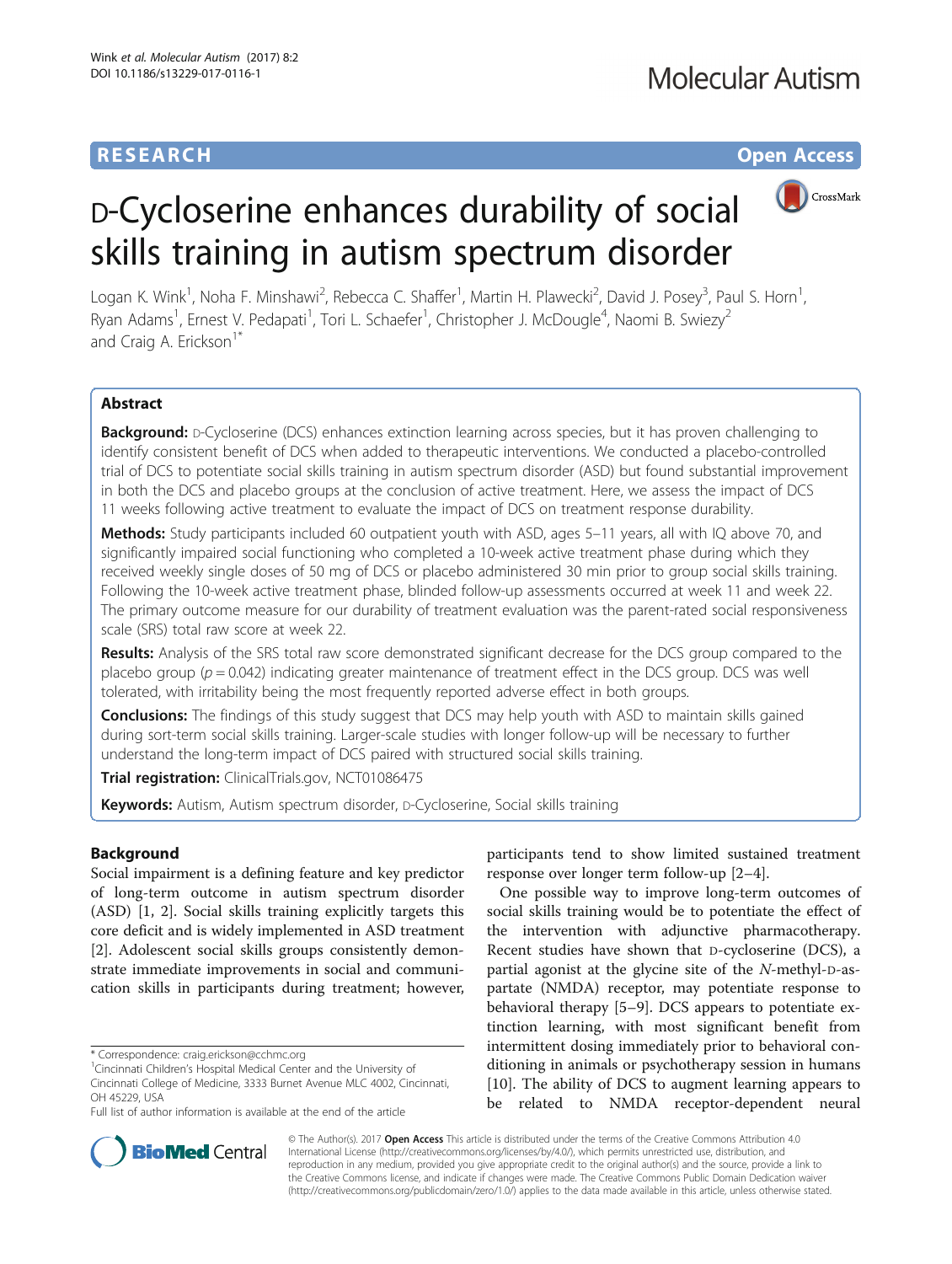plasticity within the basolateral amygdala [[8\]](#page-6-0). Multiple studies have suggested a role of the glutamate system in the pathophysiology of ASD [[11](#page-6-0)], including rare, disruptive mutations in an NMDA receptor subunit gene [\[12](#page-6-0)]. In mouse models of ASD, glutamatergic modulators have been associated with improvement in sociability [[12](#page-6-0)–[14](#page-6-0)], but human studies have been less promising [[15](#page-6-0)–[17](#page-6-0)]. DCS studies in ASD have been primarily shortterm monotherapeutic interventions which have not demonstrated consistent, convincing improvements in core features of ASD [[18](#page-6-0)–[20](#page-6-0)]. To date, no studies in ASD have evaluated the combined impact of DCS and therapeutic interventions.

With these facts in mind, our group designed a randomized, double-blind, placebo-controlled trial of lowdose DCS given 30 min prior to weekly peer-mediated group social skills training in youth with ASD. As described by Minshawi et al., at the conclusion of active treatment (week 11), participants in the DCS and placebo groups both demonstrated notable improvement in social functioning, but there was no statistically significant difference between the groups on primary or secondary outcome measures at the end of treatment (primary outcome measure social responsiveness scale (SRS) change score t test p value = 0.45) [\[21](#page-6-0)]. In the current manuscript, we review results from the posttreatment observation phase of the study (week 11 through week 22), during which participants had no further medication or study interventions, but returned for assessment at week 22 with the goal of measuring potential sustained treatment effects of DCS plus social skills training.

## Methods

## Trial design and participants

This study evaluated blinded week 22 durability of treatment data collected following a 10-week randomized, double-blind, placebo-controlled DCS plus peer-mediated social skills group intervention in high functioning youth with ASD completed between August 4, 2009 and January 23, 2014 at Indiana University School of Medicine (IUSM) and Cincinnati Children's Hospital Medical Center (CCHMC). Please see manuscript by Minshawi et al. for full details describing study design, participants, and statistical analysis of the data collected during and immediately following the 10-week intervention [\[21\]](#page-6-0). Both the 10-week intervention and week 22 treatment durability analysis were approved by the institutional review board (IRB) at each participating site (Indiana University Institutional Review Board and Cincinnati Children's Hospital Medical Center Institutional Review Board). Guardians of all participants provided written informed consent prior to study enrollment. Assent was obtained from enrolled youth when possible.

Study participants were youth ages 5–11 years recruited from outpatient psychiatric clinics at both sites and via IRB approved advertising. Participants were diagnosed with autistic disorder, Asperger's disorder, or pervasive developmental disorder, not otherwise specified (PDD-NOS) by clinical assessment based on the Diagnostic and Statistical Manual of Mental Disorders, Fourth Edition Text revision (DSM-IV-TR) diagnostic criteria [[22\]](#page-6-0), and corroborated by administration of the Autism Diagnostic Observation Schedule (ADOS) [[23](#page-6-0)] and the Autism Diagnostic Interview-Revised (ADI-R) [[24\]](#page-6-0). Due to the cognitive and verbal demands of the social skills intervention, subjects were required to have an Intellectual Quotient (IQ) above 70 as measured by the Stanford-Binet Fifth Edition (SB-V) [[25\]](#page-6-0) and a Vineland Adaptive Behavior Scale Second Edition (VABS-II) [[26](#page-6-0)] communication standard score above 70. At baseline, all subjects demonstrated significant social impairment with T-scores of 60 or greater on the SRS [\[27](#page-6-0)] and scores of 70% or less on both the parent questionnaire and child assessment portions of the Triad Social Skills Assessment (TSSA) [\[28](#page-6-0)].

Concurrent psychotropic medication use was permitted, though all subjects were required to remain on stable doses throughout the treatment intervention and through week 22 durability of treatment effect analysis. Participants were excluded if treated with more than two psychotropic medications or known glutamatergic modulators such as riluzole, memantine, acamprosate, topiramate, or amantadine among others. Participants enrolled in psychosocial interventions independent from the study protocol were required to have stable regimens throughout the study. Participants were excluded from the study if they were participating in concurrent group social skills training programs.

For the 10-week intervention phase of the study, participants were enrolled in a series of 17 social skills groups (13 at IUSM and 4 at CCHMC), each containing four children with ASD and two typically developing, age-matched peer models. Peer models were determined to be free of psychiatric symptoms or developmental disability via the Child Symptom Inventory-4 [\[29\]](#page-6-0) and a medical and psychiatric interview completed by a study physician. Subjects with ASD were randomized to either DCS or placebo in a 1:1 ratio by computer-generated randomization list accessible only by the investigational pharmacist. A dose of 50 mg DCS or placebo was administered 30 min prior to 10 weekly, 2-h sessions of manualized social skills training. Social skills intervention followed a curriculum utilizing ABA-based techniques designed to teach skills including greetings, understanding emotions, creative play, and social conversations [[30](#page-6-0)]. Social skills groups were divided by age (5–7 years or 8–11 years), and minor modifications were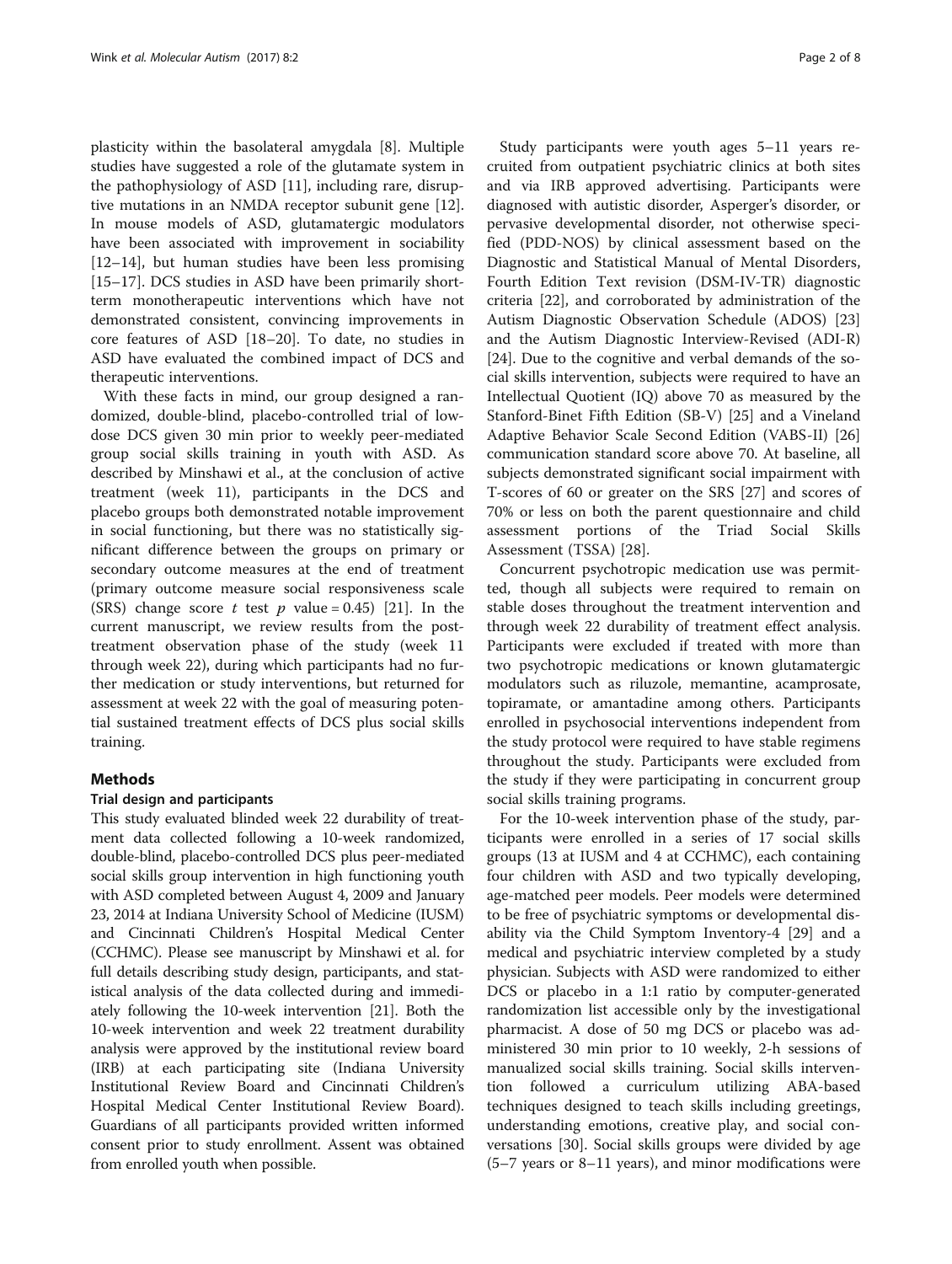made to the group curriculum to accommodate the different age ranges. Groups were instructed by masters or doctorate level clinicians with specific expertise and experience working with youth with ASD.

Following the 10-week intervention phase, participants received no ongoing study-related therapeutic intervention or treatment with study drug. Participants were asked to return at week 11 and week 22 for blinded assessment. Participants, caregivers, and investigators remained blind to study group-assignment until after all week 22 follow-up visits were completed, all data was recorded in a RedCap database, quality checks were completed, and the data set was locked.

Finally, we incorporated a pilot eye-tracking paradigm of gaze preference employing a Tobii T120 Infrared Eye Tracker integrated with a 17-inch thin film transistor monitor controlled with Tobii Studio software (Version 3.0). Eye-tracking assessment was completed at week 11 and week 22 in a subset of participants beginning in year 3 of the project. In this pilot assessment, participants viewed 60 colored photographs of adult human faces from the NimStim Face Stimuli Set [\[31](#page-6-0)] and percent time looking at the eye, nose, mouth, or whole face region was calculated (Fig. 1). Time spent viewing the eye region and face as a whole implied greater social interest in comparison to time spent looking at other facial regions [[32](#page-7-0)–[34](#page-7-0)].

#### Outcome assessments and statistical analysis

Demographic data were collected at screen, prior to randomization to study group. Monitoring for adverse events was completed by a study physician at all visits via discussion of new symptoms, recent doctor visits, and current medication review. The primary outcome measure at week 22 (and at week 11) was the parentrated SRS total raw score. Exploratory outcome measures at week 22 were the SRS subscale component scores. The SRS total raw score ranges from 0 to 195, with higher scores indicating more significant social impairment [[27](#page-6-0)].

Demographic data describing the week 22 completers in the DCS and placebo groups (age, gender, ASD subtype, and concomitant medications), as well as reported adverse events/frequencies were compared using Student's t tests for continuous variables and Fisher's exact tests for categorical variables. Wilcoxon rank sum tests were completed to validate results of the Student's t tests.

To assess potential impact of participants lost to follow-up, we compared using Wilcoxon rank sum tests the week 22 completers versus those who dropped out before week 11 on the SRS total raw score at baseline. We also compared these completers to those who dropped out before week 22 on the change in SRS total raw score from baseline to week 11.

To examine the differences between the groups on SRS total raw scores from week 11 to week 22, we employed a robust linear model based on M-estimation, specifically the bisquare weight function (or biweight), which is the default method in the SAS  $\degree$  statistical software package (SAS ® version 9.3, SAS Institute Inc., Cary, NC). A robust linear model was used because preliminary analyses indicated that the data contained some outliers. Rather than omitting these points (i.e., setting their weight to zero) and fitting parameters using least squares, we preferred to downweight the outliers based on their distance from the bulk of the data. The biweight

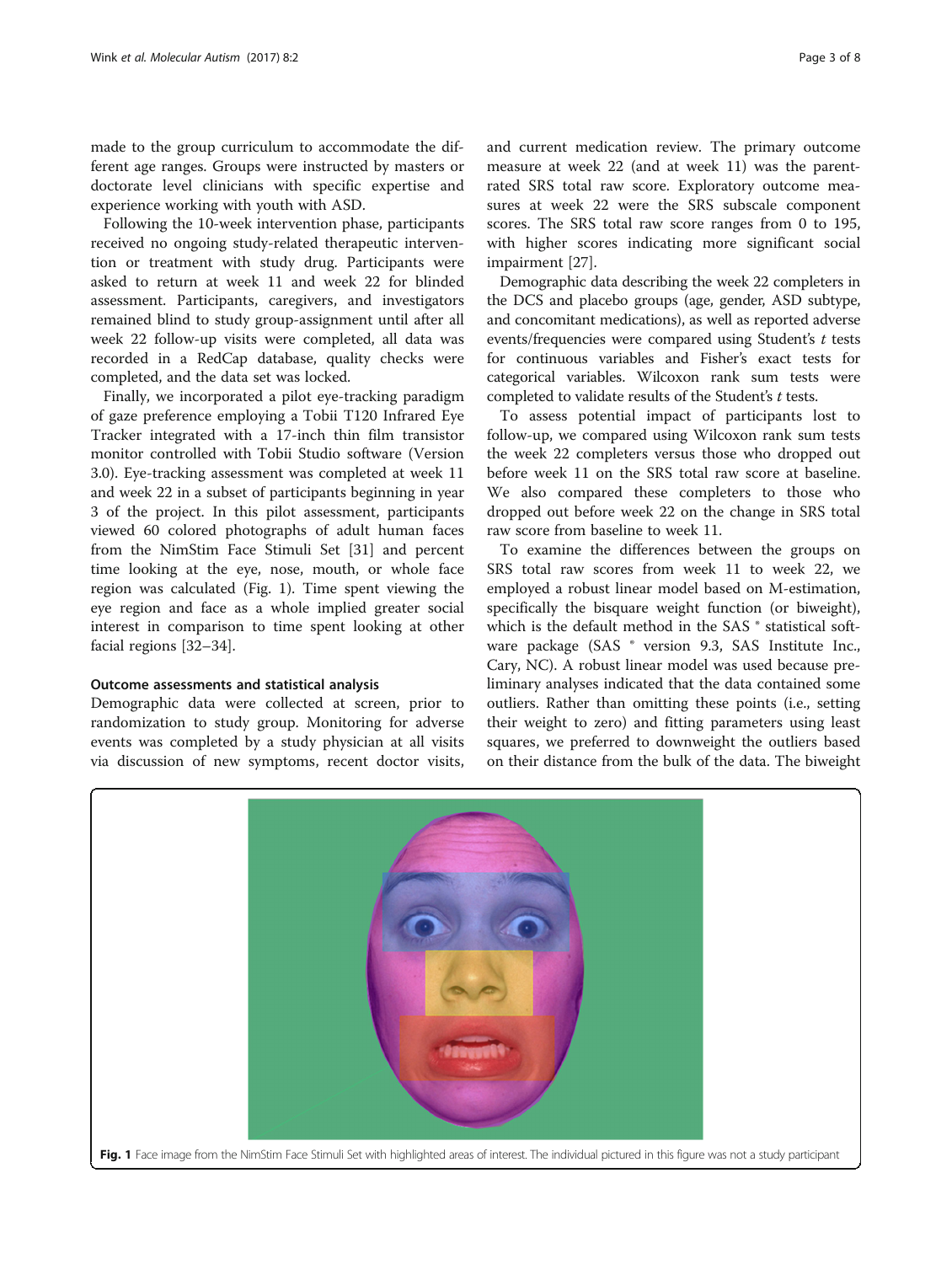was used because it provides smoothly changing weights to all of the observations, including the outliers [\[35\]](#page-7-0). In our model, the response was the SRS total raw score at week 22 and the independent variable was treatment group (DCS or placebo). The weightings account for the SRS total raw score at week 11 as well as the covariates gender, age group (5–7 versus 8–11 years), and ASD diagnosis (autistic disorder versus Asperger's disorder and PDD-NOS combined). Since this model is predicting week 22 SRS total raw scores while controlling for week 11 SRS total raw scores with the weightings, this model predicts relative change in this measure from week 11 to week 22. The weighted estimates are similar to means, but are more resistant to the adverse effects of outliers, and refer to the effect plus the value of the biweight estimator at week 22. The biweight estimator is a weighted average of the week 22 results; adding this value to the treatment effects allows the estimates to be comparable to raw values.

The effect sizes resulting from the robust linear model described above were calculated by dividing the magnitude of treatment effect by the robust measure of scale produced by the model above. In the spirit of Cohen's d, which is based on means and the standard deviation, we will refer to this effect size as  $d_{\text{biw}}$ , to indicate that this effect size is based on robust biweight estimators. Similar versions of the effect size based on different robust models have been discussed by Wilcox and Tian [\[36](#page-7-0)]. To correct for multiple exploratory post hoc comparisons, false discovery rate (FDR) procedures were utilized for the secondary SRS subscale analyses.

For the pilot eye-tracking data, a repeated measures linear mixed model was conducted where the response was the percent fixation time at a particular area of interest (SAS ® version 9.3). The continuous covariate was the baseline percent fixation time and the categorical independent variables were treatment group and week 11 or week 22 as well as their interaction term. The "week" term was the repeated measure within subjects (which is the random effect). Other covariates included the face identifier, expression, mouth (open or closed), age group, gender, and ASD subtype. The least squares means were derived for each treatment by week combination. The contrast comparing the treatment change between the two weeks of interest was then derived.

#### Results

#### Review of week 11 findings [\[21](#page-6-0)]

In brief, the 10-week intervention phase of the study, described in detail by Minshawi et al., enrolled 68 children with ASD with no statistically significant treatment group differences in demographics, clinical factors, concomitant medications, therapeutic interventions, or SRS total raw score at baseline [\[21](#page-6-0)]. Mean SRS total raw score decreased during the intervention phase in both groups. At week 11, the SRS change scores from baseline demonstrated no statistically significant difference attributable to DCS treatment. DCS was well tolerated, with irritability being the most frequently reported adverse effect in both groups. There was no statistically significant difference in number of reported adverse events between groups. A supplementary figure providing a comprehensive overview of the mean SRS total raw scores across all study phases, including both the initial study treatment phase (week 11 endpoint) and the longterm follow-up (week 22 endpoint) was included as a supplementary file for reference (please see Additional File 1).

#### Week 22 findings

Sixty participants completed week 22 (four subjects were lost during active treatment phase and four lost during follow-up period, consort diagram, Fig. [2](#page-4-0)). At week 22, there were no statistically significant differences between treatment groups in age, gender, diagnostic subtype, or concomitant medications (Table [1\)](#page-4-0). In our examination of the impact of participants lost to follow-up, we found no statistically significant difference between the week 22 completers and those who were lost to follow-up prior to week 11 on the SRS total raw score at baseline (Wilcoxon Rank Sum  $p$  value = 0.90). Furthermore, we found no statistically significant difference when we compared these completers to those who dropped out before week 22 on the change in SRS total raw score from baseline to week 11 (Wilcoxon rank sum p value =  $0.91$ ).

The robust linear model employed in this analysis to examine the difference between DCS and placebo groups on SRS total raw scores from week 11 to week 22 demonstrates that the DCS group decreased significantly compared to the placebo group (DCS mean estimate  $= 85.1$ ) (SE 7.3), placebo mean estimate =  $91.5$  (SE 7.6), DCS-placebo estimate (treatment effect) =  $-6.4$  (SE 3.1),  $p = 0.042$ ,  $d_{\text{biw}}$  = 0.69). This suggests that DCS increased durability of social skills training gains at week 22 in those children treated with active drug. These differences account for week 11 SRS scores as well as gender, age, and diagnosis because of the robust linear model used in analysis. Effect size is in the moderate to large range, indicating that the observed change was meaningful [\[37\]](#page-7-0). The size of the effect is apparent in that the treatment effect (the difference between the DCS estimated mean and the placebo estimated mean) is only slightly smaller than the SEs of each of the estimated means.

In the secondary analysis of the SRS subscales, the social cognition subscale showed the greatest between groups difference ( $p = 0.003$ ,  $d_{\text{biw}} = 0.82$ ). When we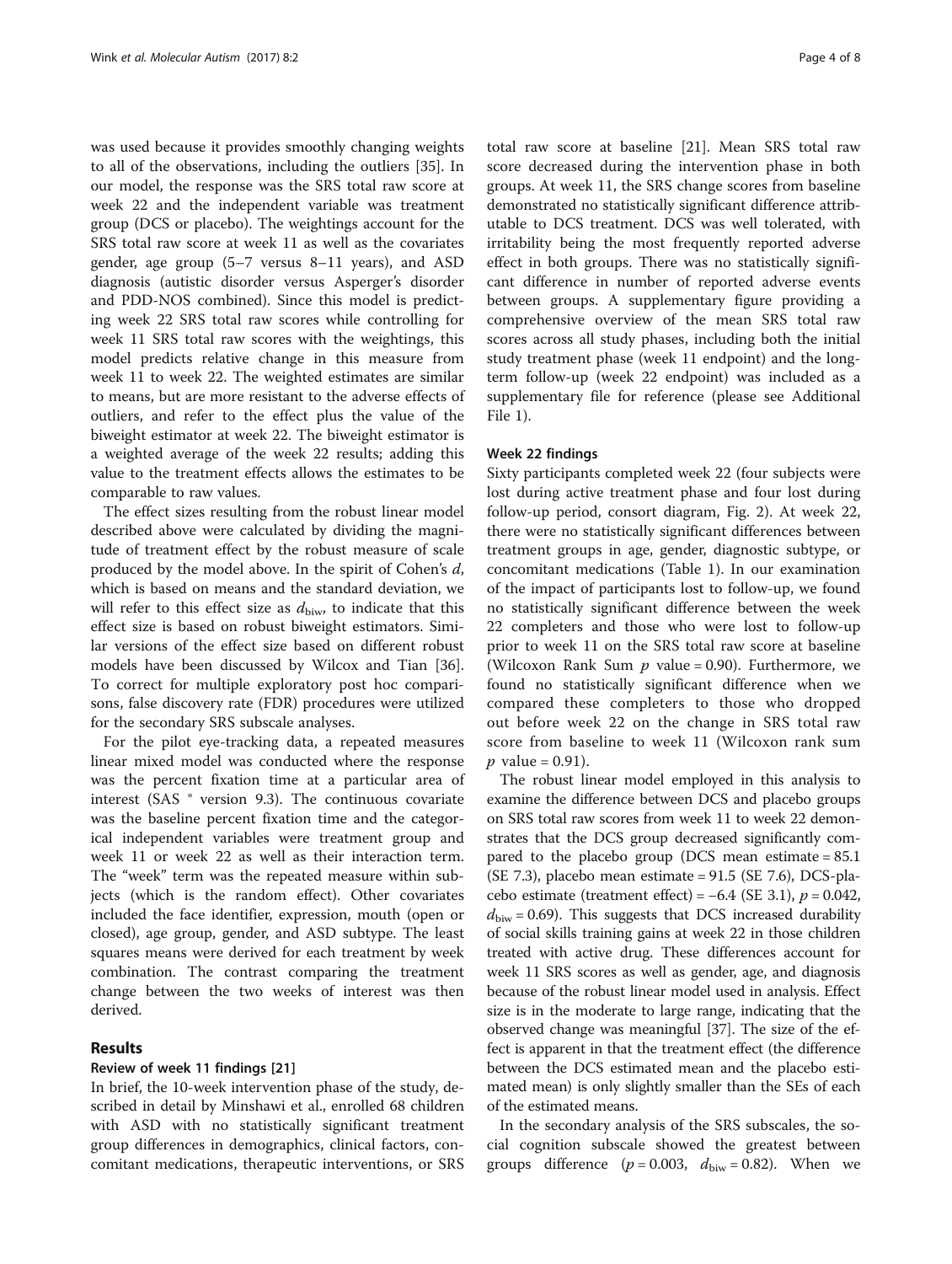<span id="page-4-0"></span>

corrected for multiple exploratory comparisons utilizing FDR procedures, this effect remained significant. There were no statistically significant differences between groups on the social awareness, social communication, social motivation, and autistic mannerism subscales.

Table 1 Demographic characteristics of week-22 completers

|                                      | DCSª<br>$(n = 32)$ | Placebo<br>$(n=28)$ | p value |
|--------------------------------------|--------------------|---------------------|---------|
| Characteristics                      |                    |                     |         |
| Age (years), mean (SD <sup>d</sup> ) | 8.47(1.83)         | 8.07(1.53)          | 0.37    |
| Sex, n (%) male                      | 26 (81.35)         | 23 (82.14)          | 1.00    |
| Diagnosis, n (%) autistic disorder   | 12 (37.50)         | 12 (52.86)          | 0.79    |
| Concomitant medications, n (%)       |                    |                     |         |
| Antipsychotics                       | 6(18.75)           | 4 (14.29)           | 0.74    |
| Alpha-2 agonists                     | 6(18.75)           | 6(21.43)            | 1.00    |
| Stimulants                           | 11 (34.38)         | 7(25.00)            | 0.57    |
| Antidepressants                      | 3(9.38)            | 3(10.72)            | 1.00    |
| Atomoxetine                          | 1(3.13)            | 1(3.57)             | 1.00    |
| Any concomitant medication           | 19 (59.39)         | 17 (60.71)          | 1.00    |
| Mean total concomitant medications   | 0.84               | 0.75                | 0.64    |

SD standard deviation

<sup>a</sup>DCS D-Cycloserine

Finally, the pilot eye-tracking measure was completed in 38 subjects, 21 in the DCS group and 17 in the placebo group. There was no statistically significant difference identified between these groups in age, sex, diagnostic subtype, or concomitant medications. Results demonstrated that the DCS treatment group had decreased percent time looking at the nose, but increased percent time looking at the face as a whole  $(p < 0.0001)$  when compared to the placebo group. There was no difference in percent time spent viewing the eye or mouth regions between groups. As the social skills curriculum employed in this study directly taught and reinforced eye gaze to the face and eyes region, this data suggests that the DCS treated group was potentially more successful at gaining this skill and was therefore more socially interested in viewing faces in the eye-tracking paradigm at week 22 as a result of receiving active drug.

## **Discussion**

To our knowledge, this study combing social skills therapeutic intervention with medication is the first of its kind to be completed in ASD research. The week 11 results reported by Minshawi et al. demonstrating decreased SRS total scores in both treatment groups but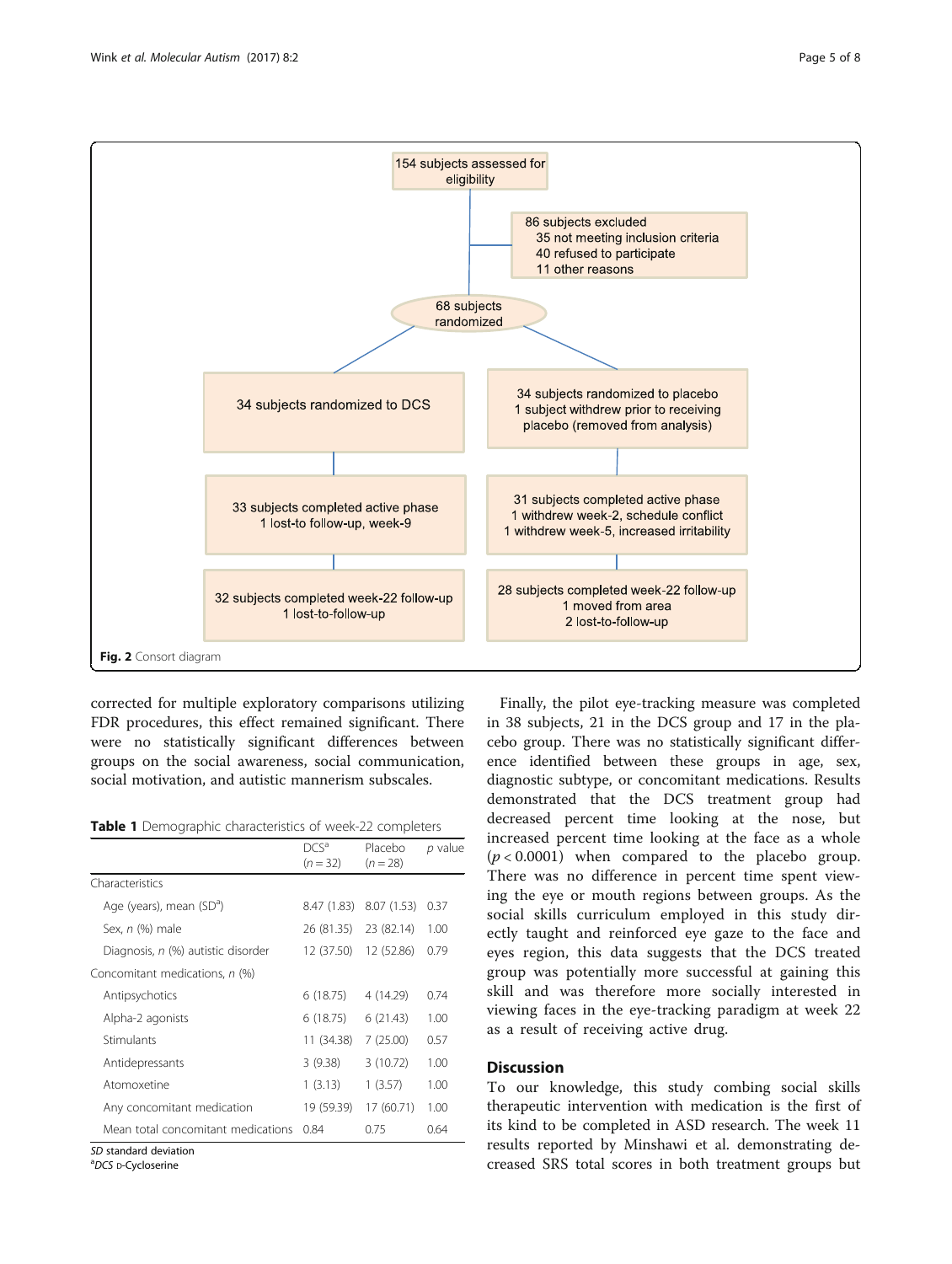not between group treatment effects align with previous reports of substantial immediate impact of social skills training in youth with ASD [[2\]](#page-6-0). In this follow-up study, we show enhanced durability of treatment response in those subjects who received weekly DCS, a novel finding considering previous studies indicating lack of treatment durability following social skills intervention in ASD [\[4](#page-6-0)]. In this analysis, DCS appears to support maintenance of social skills gains made during short-term group therapy compared to placebo. This improved maintenance of effect was measured both by parent-reported increased social cognition and by our pilot eye-tracking paradigm. Furthermore, this medication's long track record of safe use in children, limited adverse effects in this study, and demonstrated impact with intermittent dosing in other disorders suggests significant potential for future treatment development of DCS in ASD.

There are several limitations of our trial design that must be considered when interpreting the results of this study. First, we utilized a novel, peer-mediated manualized social skills training curriculum for this study [\[30](#page-6-0)]. Although the curriculum is based on validated ABAbased techniques, the curriculum itself has not been validated outside of this study. Second, the social skills training design limited this intervention to a selective group of children with relatively high communication and adaptive functioning, limiting the inferences that can be made regarding intermittent DCS dosing to support learning in youth with ASD more generally. Third, the SRS was designed as an assessment tool rather than as an outcome measure, the subscales were derived via expert consensus and may not reflect a true underlying construct, and the large range of potential scores present a challenge in interpreting the exact meaning of a score change [\[27](#page-6-0), [38](#page-7-0)]. However, we made the choice to employ this measure as our primary outcome as this measure was most in line with the core social impairments we hoped to address via our study intervention, and has also been used in other social skills training studies in youth with ASD [[39\]](#page-7-0). Fourth, our eye-tracking paradigm was piloted only in a subgroup of participants in this study, limiting the impact of these results. Future studies could continue to explore the use of eye tracking as a potential objective measure of social interest by including all study participants in the trial design. Last, the specific mechanisms underlying the longer term benefits of DCS, such as reduction of social anxiety during treatment or improvements in learning and memory during therapy, remain to be established. Despite these limitations, the prospect of enhancing the sustained benefit of social skill training interventions with pharmacotherapy is novel and exciting. Given that social skills training is a primary intervention for ASD but one with limited long-term benefits, the added impact of DCS could significantly

improve the long-term social functioning of children with ASD. Replication of the observed effects would require a larger study that is explicitly focused on sustained benefit. Additional work is also needed to determine the mechanisms underlying the benefit of DCS added to social skills training.

#### Conclusions

Adjunctive DCS significantly increased the sustained benefit from short-term social skills intervention 3 months after treatment cessation. This is of importance considering the body of literature suggesting limited durability of therapeutic interventions targeting core features of ASD. Additionally, the safety and time limited nature of this drug treatment, as demonstrated by the limited adverse effects reported by study participants, indicates that DCS may be a safe and effective strategy to enhance the durability of therapy impact in youth with ASD. This finding holds significant potential in ASD where there are no approved treatments for the core social skills deficits associated with the disorder.

#### Abbreviations

ADI-R: Autism Diagnostic Interview-Revised; ADOS: Autism Diagnostic Observation Schedule; ASD: Autism spectrum disorder; CCHMC: Cincinnati Children's Hospital Medical Center; DCS: D-Cycloserine; DSM-IV-TR: Diagnostic and Statistical Manual of Mental Disorders, Fourth Edition Text revision; IQ: Intellectual quotient; IRB: Institutional review board; IUSM: Indiana University School of Medicine; NMDA: N-methyl-D-aspartate; PDD-NOS: Pervasive developmental disorder, not otherwise specified; SB-V: Stanford-Binet Fifth Edition; SRS: Social responsiveness scale; TSSA: Triad Social Skills Assessment; VABS-II: Vineland Adaptive Behavior Scale Second Edition

#### Acknowledgements

We would like to acknowledge the contributions of Sarah Hurwitz PhD (Indiana University School of Medicine) and Stacie Pozdol MA (Indiana University School of Medicine), for the study design and group execution. We would like to thank Carrie McGinnis BS (Indiana University School of Medicine), Lyndsi Moser BS (Indiana University School of Medicine), Arlene Kohn MA (Indiana University School of Medicine), Lauren Mathieu-Frasier MA (Cincinnati Children's Hospital Medical Center), Katherine Friedmann RN (Cincinnati Children's Hospital Medical Center), Kaela O'Brien BS (Cincinnati Children's Hospital Medical Center), and Sarah Fitzpatrick (Cincinnati Children's Hospital Medical Center) for the assistance with the study coordination and data collection. We would additionally like to thank Jeremy Veenstra-Vanderweele (Columbia University Medical Center) and John Sweeny (University of Cincinnati College of Medicine) for the manuscript edits and guidance.

#### Funding

This study was funded by the US Department of Defense.

#### Availability of data and materials

The datasets generated and/or analyzed during the current study are not publically available due to ongoing analysis of portions of the data, but are available from the corresponding author on reasonable request.

#### Authors' contributions

LW participated in acquisition of the data, drafting and revision of the manuscript, and approval of the final draft. NM, RS, MP, EP, and TS participated in acquisition of the data, revision of the manuscript, and approval of the final draft. DP, CM, and NS participated in conception and design of the study, revision of the manuscript, and approval of the final draft. PH and RA completed statistical analysis of the data, participated in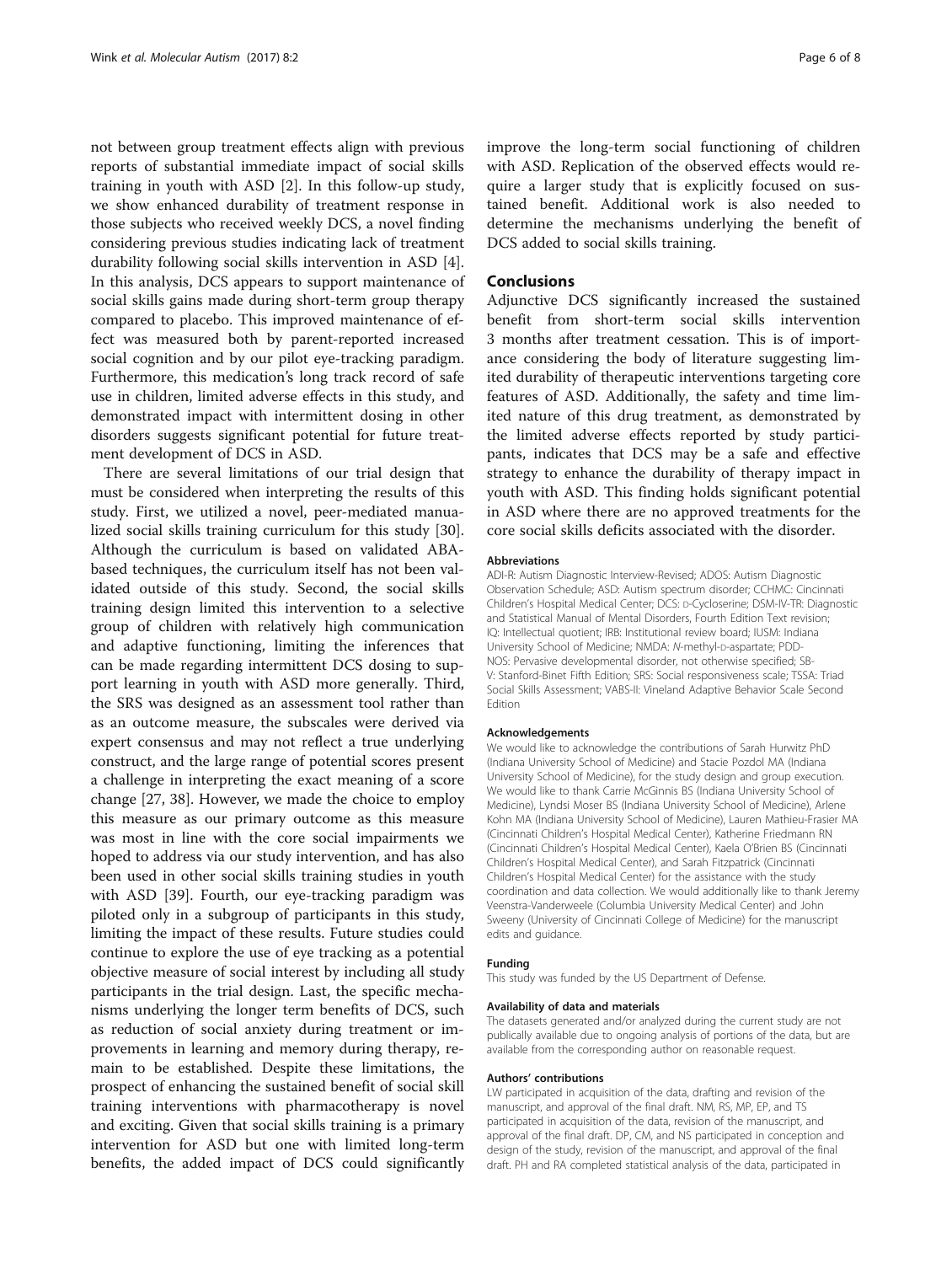<span id="page-6-0"></span>drafting and revision of the manuscript, and approval of the final draft. CE takes responsibility for the integrity of the work as a whole, from inception to publication. CE had full access to all the data in the study and takes responsibility for the integrity of the data and the accuracy of the data analysis. CE participated in acquisition of the data, drafting and revision of the manuscript, and approval of the final draft. All authors read and approved the final manuscript.

#### Competing interests

LW's current research is supported by the Simons Research Foundation, Autism Speaks, Riovant Sciences Ltd, and Cures Within Reach, and LW has served as a past consultant for Otsuka. PH served as a consultant for inVentiHealth in 2014. EP receives research support from the Cincinnati Children's Hospital Research Foundation. TS's research is supported by Confluence Pharmaceuticals CE is a consultant to and holds equity in Confluence Pharmaceuticals and is a consultant to Neurotrope and Fulcrum, and is a past consultant to Alcobra Pharmaceuticals, the Roche Group, and Novartis. CE also holds non-related IP held by CCHMC and Indiana University. CE receives or has received research grant support from the John Merck Fund, Indiana University School of Medicine, Cincinnati Children's Hospital Medical Center, Autism Speaks, the US Department of Defense, the Simons Foundation, the US Centers for Disease Control, the National Fragile X Foundation, The Roche Group, Neuren Pharmaceuticals, the National Institutes of Health, and Riovant Sciences Ltd. NM, RS, MP, DP, RA, NS, and CM have no conflicts to report.

#### Consent for publication

Not applicable.

#### Ethics approval and consent to participate

Both the 10-week intervention and week 22 treatment durability analysis presented here were approved by the Indiana University School of Medicine Institutional Review Board and the Cincinnati Children's Hospital Medical Center Institutional Review Board. Guardians of all participants provided written informed consent prior to study enrollment. Assent was obtained from enrolled youth when possible.

#### Author details

<sup>1</sup> Cincinnati Children's Hospital Medical Center and the University of Cincinnati College of Medicine, 3333 Burnet Avenue MLC 4002, Cincinnati, OH 45229, USA.<sup>72</sup>Christian Sarkine Autism Treatment Center, Riley Hospital for Children at Indiana University Health and the Indiana University School of Medicine Department of Psychiatry, Indianapolis, IN, USA. <sup>3</sup>Dr. David Posey M.D., LLC, Indianapolis, IN, USA. <sup>4</sup>Lurie Center for Autism, Departments of Psychiatry and Pediatrics, Massachusetts General Hospital and MassGeneral Hospital for Children, Harvard Medical School, Boston, MA, USA.

### Received: 25 August 2016 Accepted: 24 December 2016 Published online: 25 January 2017

#### References

- 1. Kanner L. Autistic disturbances of affective contact. Nerv Child. 1943;2:217–50.
- 2. Reichow B, Steiner AM, Volkmar F. Cochrane review: social skills groups for people aged 6 to 21 with autism spectrum disorders (ASD). Evid Based Child Health. 2013;8:266–315.
- 3. Laugeson EA, Frankel F, Gantman A, Dillon AR, Mogil C. Evidence-based social skills training for adolescents with autism spectrum disorders: the UCLA PEERS program. J Autism Dev Disord. 2012;42:1025–36.
- 4. Soorya LV, Siper PM, Beck T, Soffes S, Halpern D, Gorenstein M, Kolevzon A, Buxbaum J, Wang AT. Randomized comparative trial of a social cognitive skills group for children with autism spectrum disorder. J Am Acad Child Adolesc Psychiatry. 2015;54:208–16.
- Ressler KJ, Rothbaum BO, Tannenbaum L, Anderson P, Graap K, Zimand E, Hodges L, Davis M. Cognitive enhancers as adjuncts to psychotherapy: use of D-cycloserine in phobic individuals to facilitate extinction of fear. Arch Gen Psychiatry. 2004;61:1136–44.
- Kushner MG, Kim SW, Donahue C, Thuras P, Adson D, Kotlyar M, McCabe J, Peterson J, Foa EB. D-cycloserine augmented exposure therapy for obsessive-compulsive disorder. Biol Psychiatry. 2007;62:835–8.
- 7. Nave AM, Tolin DF, Stevens MC. Exposure therapy, D-cycloserine, and functional magnetic resonance imaging in patients with snake phobia: a randomized pilot study. J Clin Psychiatry. 2012;73:1179–86.
- 8. Wilhelm S, Buhlmann U, Tolin DF, Meunier SA, Pearlson GD, Reese HE, Cannistraro P, Jenike MA, Rauch SL. Augmentation of behavior therapy with D-cycloserine for obsessive-compulsive disorder. Am J Psychiatry. 2008;165:335–41. quiz 409.
- 9. Guastella AJ, Richardson R, Lovibond PF, Rapee RM, Gaston JE, Mitchell P, Dadds MR. A randomized controlled trial of D-cycloserine enhancement of exposure therapy for social anxiety disorder. Biol Psychiatry. 2008;63:544–9.
- 10. Parnas AS, Weber M, Richardson R. Effects of multiple exposures to Dcycloserine on extinction of conditioned fear in rats. Neurobiol Learn Mem. 2005;83:224–31.
- 11. Erickson CA, Posey DJ, Stigler KA, McDougle CJ. Glutamatergic function in autism. In: Heresco-Levy U, editor. Glutamate in Neuropsychiatric Disorders. Trivandrum: Research Signpost; 2008. p. 197–212.
- 12. Lee EJ, Choi SY, Kim E. NMDA receptor dysfunction in autism spectrum disorders. Curr Opin Pharmacol. 2015;20:8–13.
- 13. Blundell J, Blaiss CA, Etherton MR, Espinosa F, Tabuchi K, Walz C, Bolliger MF, Sudhof TC, Powell CM. Neuroligin-1 deletion results in impaired spatial memory and increased repetitive behavior. J Neurosci. 2010;30:2115–29.
- 14. Won H, Lee HR, Gee HY, Mah W, Kim JI, Lee J, Ha S, Chung C, Jung ES, Cho YS, et al. Autistic-like social behaviour in Shank2-mutant mice improved by restoring NMDA receptor function. Nature. 2012;486:261–5.
- 15. King BH, Wright DM, Handen BL, Sikich L, Zimmerman AW, McMahon W, Cantwell E, Davanzo PA, Dourish CT, Dykens EM, et al. Double-blind, placebo-controlled study of amantadine hydrochloride in the treatment of children with autistic disorder. J Am Acad Child Adolesc Psychiatry. 2001;40:658–65.
- 16. Erickson CA, Posey DJ, Stigler KA, Mullett J, Katschke AR, McDougle CJ. A retrospective study of memantine in children and adolescents with pervasive developmental disorders. Psychopharmacology (Berl). 2007;191:141–7.
- 17. Study of pharmacokenetics, safety, efficacy, and tolerability of memantine in children with autism
- 18. Posey DJ, Kem DL, Swiezy NB, Sweeten TL, Wiegand RE, McDougle CJ. A pilot study of D-cycloserine in subjects with autistic disorder. Am J Psychiatry. 2004;161:2115–7.
- 19. Posey D, Stigler K, Erickson CA, Azzouz F, Mullett J, Diener JT, McDougle CJ. A double-blind, placebo-controlled study of D-Cycloserine in children with autistic disorder. Chicago: Annual Meeting of the American Academy of Child and Adolescent Psychiatry; 2008. p. 219.
- 20. Urbano M, Okwara L, Manser P, Hartmann K, Herndon A, Deutsch SI. A trial of D-cycloserine to treat stereotypies in older adolescents and young adults with autism spectrum disorder. Clin Neuropharmacol. 2014;37:69–72.
- 21. Minshawi N, Wink LK, Shaffer R, Plawecki MH, Posey D, Liu H, Hurwitz S, McDougle CJ, Swiezy NB, Erickson CA. A randomized, placebo-controlled trial of D-cycloserine for the enhancement of social skills training in autism spectrum disorders. Molecular Autism. 2016;7:1.
- 22. American Psychiatric Association. Diagnostic and statistical manual of mental disorders, four edition, text revision. Washington, D.C: American Psychiatric Association; 2000.
- 23. Lord C, Rutter M, Goode S, Heemsbergen J, Jordan H, Mawhood L, Schopler E. Autism diagnostic observation schedule: a standardized observation of communicative and social behavior. J Autism Dev Disord. 1989;19:185–212.
- 24. Lord C, Pickles A, McLennan J, Rutter M, Bregman J, Folstein S, Fombonne E, Leboyer M, Minshew N. Diagnosing autism: analyses of data from the autism diagnostic interview. J Autism Dev Disord. 1997;27:501–17.
- 25. Roid G. Stanford-Binet intelligence scales for early childhood. 5th ed. 2005.
- 26. Sparrow S, Cicchetti D, Balla DA. Vineland adaptive behaviors scales. 2nd ed. 2008.
- 27. Constantino J, Gruber C. Social responsiveness scale. 2005.
- 28. Stone W, Ruble LA, Coonrod E, Hepburn S, Pennington M. TRIAD social skills assessment manual. Nashville: Treatment and Research Institute for Autism Spectrum Disorders; 2003.
- 29. Sprafkin J, Gadow KD. Child symptom inventory 4. 2002.
- 30. Pozdol SL, Sweizy NB, Stuart ML, Beach EB. Social skills training in children with ASD: a comparison of weekly groups and summer camp formats. Sandiego: 33rd Association for Behavioral Analysis International; 2007.
- 31. Tottenham N. Categorization of facial expressions in children and adults: establishing a larger stimulus set. In Cognitive Neuroscience Society Annual Meeting. . 2002.